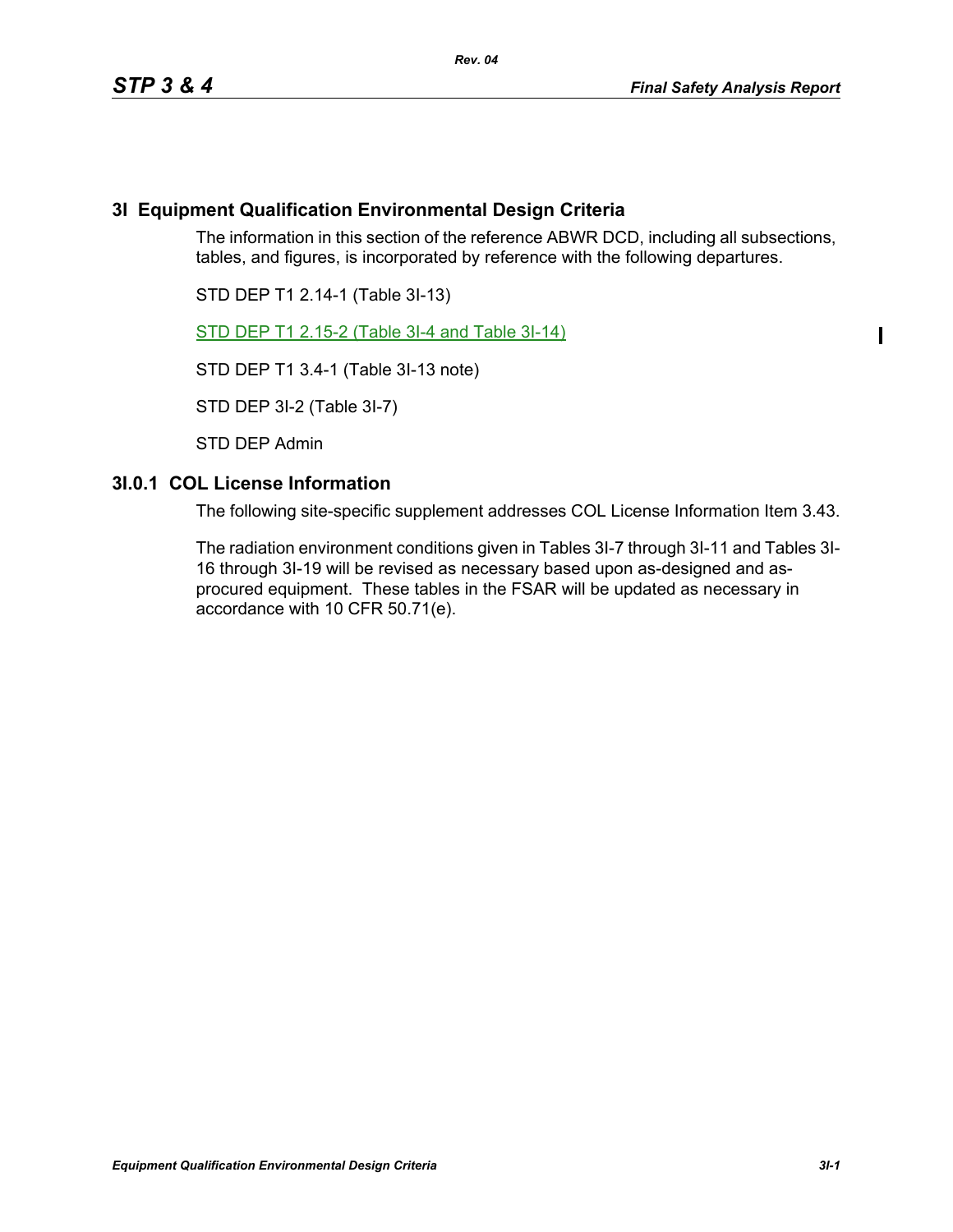$\blacksquare$ 

# **Table 3I-4 Thermodynamic Environment Conditions Inside Reactor Building (Outside Secondary Containment) Plant Normal Operating Conditions**

| <b>Plant Zone/Typical Equipment</b>        | Pressure <sup>1</sup><br><b>kPaG</b> | <b>Temperature</b> | <b>Relative</b><br><b>Humidity</b> |
|--------------------------------------------|--------------------------------------|--------------------|------------------------------------|
|                                            |                                      | Max 50 60          | <b>Max 90</b>                      |
| Diesel generator rooms [Figs. 1.2-8/9.5-6] |                                      | <b>Min 10</b>      | <b>Min 10</b>                      |

# **Table 3I-13 Thermodynamic Environment Conditions Inside Reactor Building (Secondary Containment) Plant Accident Conditions1 (Continued)**

|                                                                                                                                                                                                                                      |                                                     |                                                      | Timeʻ                                         |                          |                    |
|--------------------------------------------------------------------------------------------------------------------------------------------------------------------------------------------------------------------------------------|-----------------------------------------------------|------------------------------------------------------|-----------------------------------------------|--------------------------|--------------------|
| <b>Plant Zone/Typical Equipment</b>                                                                                                                                                                                                  |                                                     | 1(h)                                                 | 6(h)                                          | 12(h)                    | $100$ (day)        |
| IFCS <sup>6</sup> -valves including<br>Jeolation valve (recombiner<br><del>isulation valve hecomunel</del><br>instrument, controls), electrical<br>equipment (power source<br>$\text{cable}$<br><del>cabico)[riyo. 1.2 oro.2 -</del> | Temperature (°C)<br>Pressure (kPaG)<br>Humidity (%) | 420<br><del>102.97<sup>3</sup></del><br><b>Steam</b> | 420<br><del>102.97<sup>3</sup></del><br>Steam | 66<br><u>3.43</u><br>400 | 66<br>-9<br>90 max |

4. *Safety-related motor control centers, power centers, metal clad switchgear, and remote multiplexing units* digital logic controllers *in the reactor building are located outside the secondary containment in the emergency electrical equipment rooms.*

### **Table 3I-14 Thermodynamic Environment Conditions Inside Reactor Building (Outside Secondary Containment) Plant Accident Conditions**

| <b>Plant Zone/Typical Equipment</b>       | <b>Pressure</b><br><b>kPaG</b> | <b>Temperature</b><br>°C | <b>Relative</b><br><b>Humidity</b> |
|-------------------------------------------|--------------------------------|--------------------------|------------------------------------|
|                                           |                                | Max 50 60                | Max 90                             |
| Diesel generator room [Figs. 1.2-8/9.5-6] |                                | <b>Min 10</b>            | <b>Min 10</b>                      |